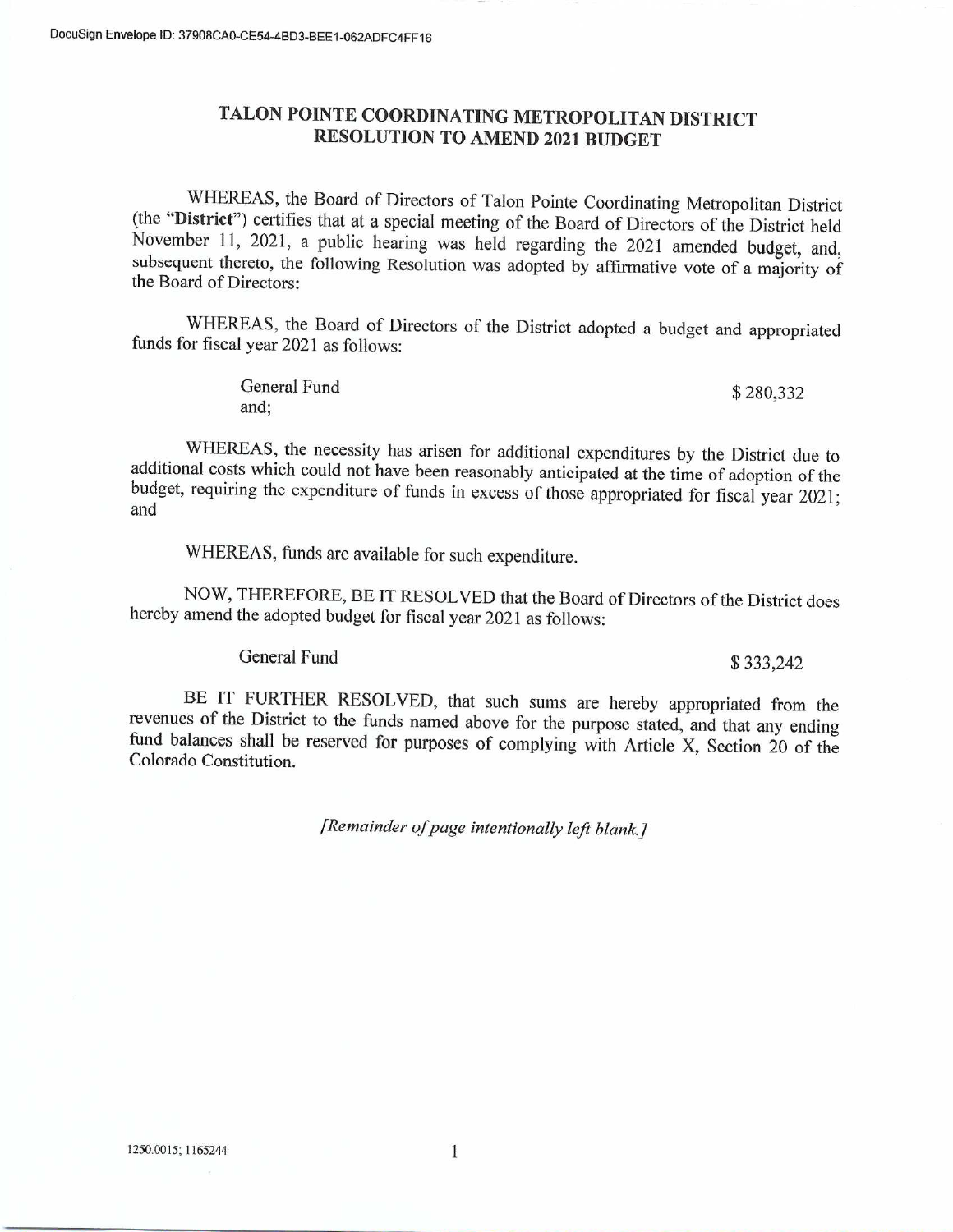ADOPTED this 11<sup>th</sup> day of November, 2021.

# TALON POINTE COORDINATING **METROPOLITAN DISTRICT**

DocuSigned by:

George Harlon

Officer of the District

ATTEST:

DocuSigned by:

Jimmy Oge

**APPROVED AS TO FORM:** 

WHITE BEAR ANKELE TANAKA & WALDRON Attorneys at Law

DocuSigned by: Blair Dickhoner

General Counsel to the District

**STATE OF COLORADO COUNTY OF ADAMS** TALON POINTE COORDINATING METROPOLITAN DISTRICT

I hereby certify that the foregoing resolution constitutes a true and correct copy of the record of proceedings of the Board adopted at a meeting held via teleconference on Thursday, November 11, 2021, as recorded in the official record of the proceedings of the District.

IN WITNESS WHEREOF, I have hereunto subscribed my name this 11th day of November 2021.

> DocuSigned by: angela Elliott D2F394E77E9B4B1

1250.0015; 1165244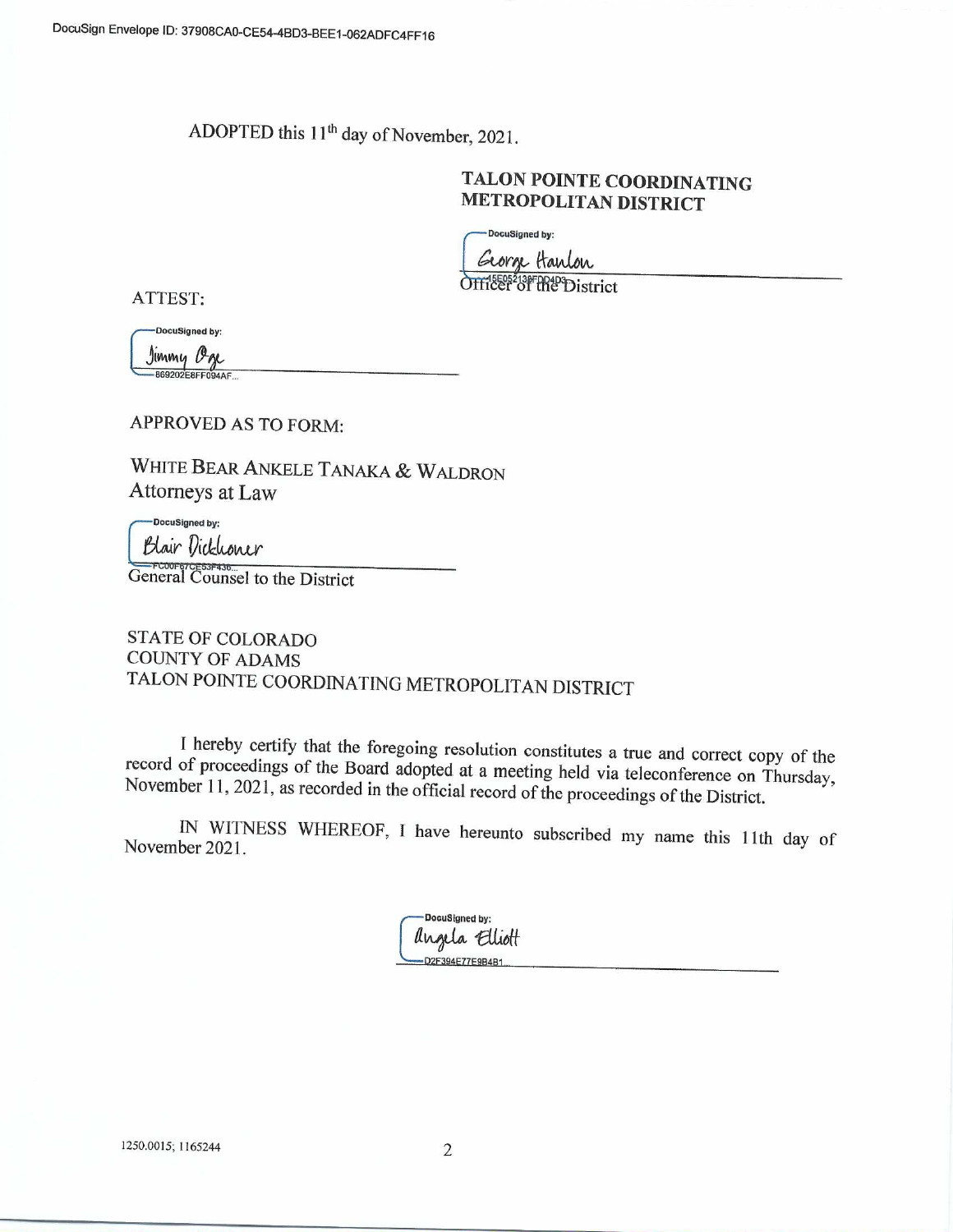## **Talon Pointe Coordinating Metropolitan District Statement of Net Position September 30, 2021**

|                                           |                     |                     | <b>Fixed Assets &amp;</b> |              |
|-------------------------------------------|---------------------|---------------------|---------------------------|--------------|
|                                           | <b>General Fund</b> | <b>Capital Fund</b> | Long-Term Debt            | <b>Total</b> |
| <b>ASSETS</b>                             |                     |                     |                           |              |
| <b>CASH</b>                               |                     |                     |                           |              |
| CityWide Checking                         | 41,536              |                     |                           | 41,536       |
| <b>TOTAL CASH</b>                         | 41,536              |                     |                           | 41,536       |
| <b>OTHER CURRENT ASSETS</b>               |                     |                     |                           |              |
| <b>Accounts Receivable</b>                | 50                  |                     |                           | 50           |
| Due From TPMD - Capital                   |                     |                     |                           |              |
| Due From TPMD                             | 1,254               |                     |                           | 1,254        |
| Prepaid Expense                           |                     |                     |                           |              |
| <b>TOTAL OTHER CURRENT ASSETS</b>         | 1,304               | $\overline{a}$      | $\blacksquare$            | 1,304        |
| <b>TOTAL ASSETS</b>                       | 42,839              |                     |                           | 42,839       |
| <b>LIABILITIES &amp; DEFERRED INFLOWS</b> |                     |                     |                           |              |
| <b>CURRENT LIABILITIES</b>                |                     |                     |                           |              |
| <b>Accounts Payable</b>                   | 109,724             |                     |                           | 109,724      |
| Miscellaneous Payable                     |                     |                     |                           |              |
| Prepaid Expense                           |                     |                     |                           |              |
| Due to Developer-Operations               |                     |                     | 108,000                   | 108,000      |
| Due to Developer- Capital                 |                     |                     | 2,617,032                 | 2,617,032    |
| Due to Developer - Accrued Interest       |                     |                     | 277,512                   | 277,512      |
| <b>TOTAL CURRENT LIABILITIES</b>          | 109,724             |                     | 3,002,544                 | 3,112,269    |
| <b>NET POSITION</b>                       |                     |                     |                           |              |
| Investment In Long-Term Debt              |                     |                     | (3,002,544)               | (3,002,544)  |
| Fund Balance- Non-Spendable               |                     |                     |                           |              |
| Fund Balance-Assigned                     | 16,190              |                     |                           | 16,190       |
| <b>Fund Balance- Restricted</b>           | 9,068               |                     |                           | 9,068        |
| Fund Balance- Unassigned                  | (92, 144)           |                     |                           | (92, 144)    |
| <b>TOTAL NET POSITION</b>                 | (66, 885)           |                     | (3,002,544)               | (3,069,430)  |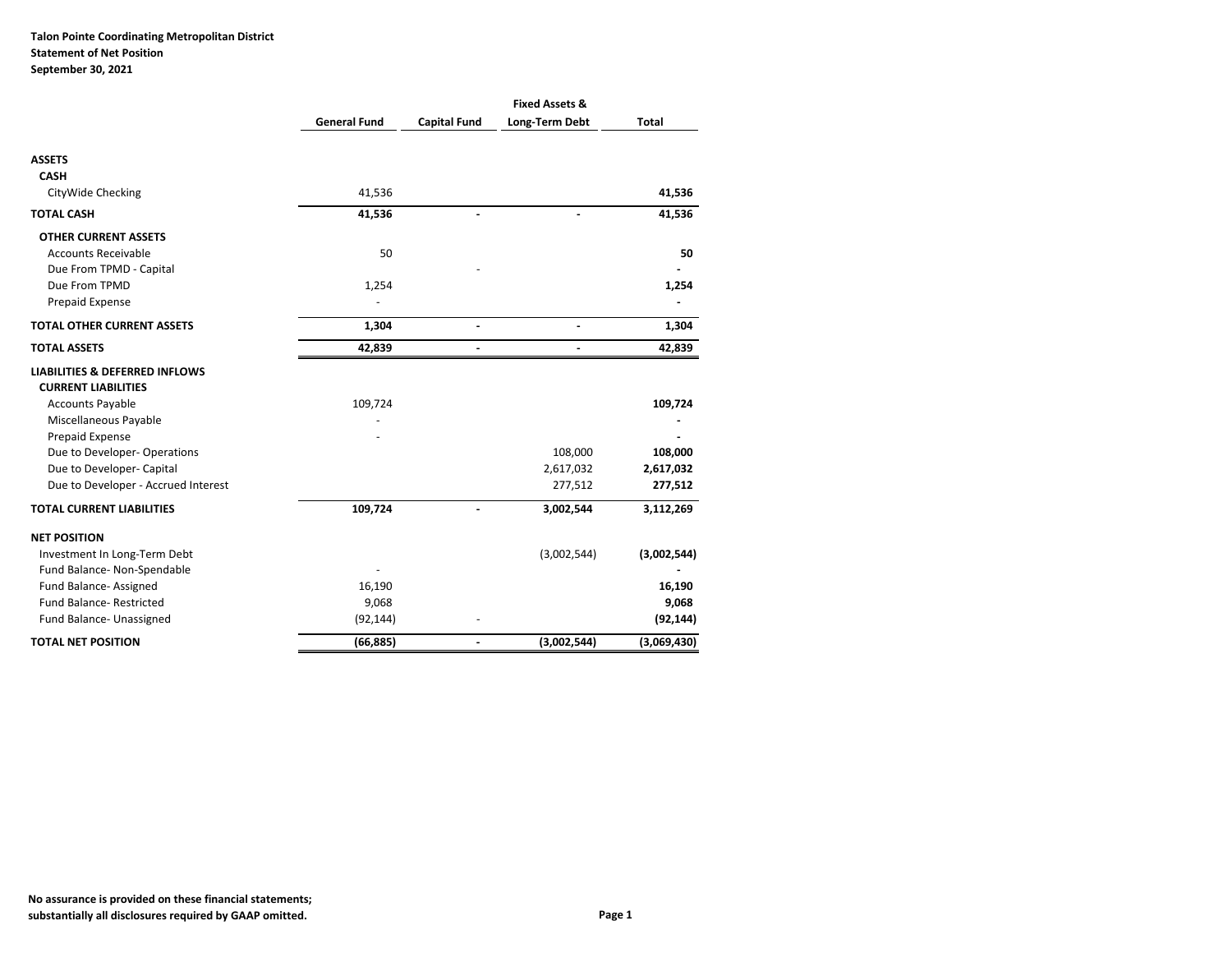**Talon Pointe Coordinating Metropolitan Distric Print Date: Print Date: 12/14/2021**

### **Statement of Revenues, Expenditures, & Changes In Fund Balance**

#### **Modified Accrual Basis For the Period Indicated**

|                                      | 2020                     | 2021                     | 2021          |                          | <b>YTD Thru</b>          | <b>YTD Thru</b>          | Variance        | 2022          |                                                          |
|--------------------------------------|--------------------------|--------------------------|---------------|--------------------------|--------------------------|--------------------------|-----------------|---------------|----------------------------------------------------------|
|                                      | <b>Unaudited</b>         | Adopted                  | Amended       | 2021                     | 09/30/21                 | 09/30/21                 | <b>Positive</b> | Adopted       |                                                          |
|                                      | Actual                   | <b>Budget</b>            | <b>Budget</b> | <b>Forecast</b>          | Actual                   | <b>Budget</b>            | (Negative)      | <b>Budget</b> | <b>Budget Notes/Assumptions</b>                          |
| <b>GENERAL FUND</b>                  |                          |                          |               |                          |                          |                          |                 |               |                                                          |
| <b>OPERATIONS FEE</b>                |                          |                          |               |                          |                          |                          |                 |               |                                                          |
| Units Constructed:                   |                          |                          |               |                          |                          |                          |                 |               |                                                          |
| Talon View Filing 1 (168 Units)      |                          |                          |               | 158                      |                          |                          |                 |               | 168 Assume built out in 2022                             |
| Talon View Filing 2 (128 Units)      |                          |                          |               | $\overline{\phantom{a}}$ |                          |                          |                 |               | 57 Assuming total of 67 new starts in 2022 (Per Builder) |
| Talon Pointe (355 Units)             |                          |                          |               |                          |                          |                          |                 |               |                                                          |
| <b>Total Units</b>                   |                          |                          |               | 158                      |                          |                          |                 | 225           |                                                          |
| Quarterly Operations Fee From TPMD   | -\$                      |                          |               | $\overline{\phantom{a}}$ |                          |                          |                 |               | 200.00   Approved 11-11-2021 by TPMD                     |
| <b>REVENUE</b>                       |                          |                          |               |                          |                          |                          |                 |               |                                                          |
| Transfers from TPMD-Taxes            | 106,835                  | 128,992                  | 128,992       | 127,710                  | 120,896                  | 127,152                  | (6, 255)        |               | 126,833   Amt Available Per TPMD Budget                  |
| Transfers from TPMD- Operations Fees | $\overline{\phantom{a}}$ | $\overline{\phantom{a}}$ |               |                          | $\overline{\phantom{a}}$ | $\overline{\phantom{a}}$ |                 |               | 144,267   Units and Quarterly Fees Per Above- From TPMD  |
| Design Review Fees                   | 2,800                    | 2,500                    | 2,500         | 1,000                    | 900                      | 1,875                    | (975)           | 1,000         | Based on 2021 Forecast                                   |
| <b>Compliance Violation Fees</b>     |                          |                          |               |                          |                          | $\overline{\phantom{a}}$ |                 |               | None assumed for 2022                                    |
| Miscellaneous Income                 |                          | $\overline{\phantom{a}}$ | 32,381        | 32,381                   | 32,381                   | $\overline{\phantom{a}}$ | 32,381          |               | None assumed for 2022                                    |
| <b>TOTAL REVENUE</b>                 | 109,635                  | 131,492                  | 163,873       | 161,091                  | 154,177                  | 129,027                  | 25,150          | 272,100       |                                                          |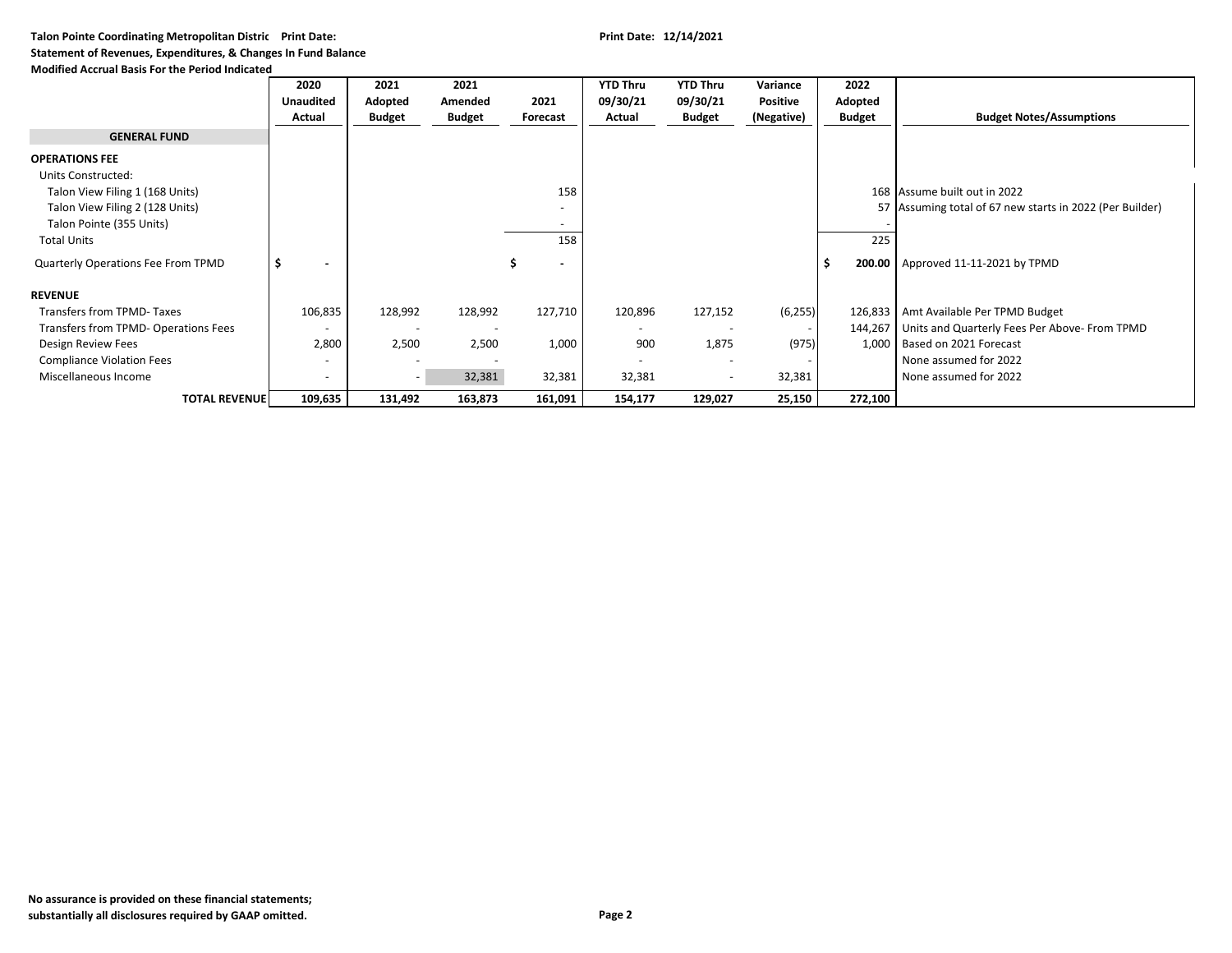**Talon Pointe Coordinating Metropolitan Distric Print Date: Print Date: 12/14/2021**

**Statement of Revenues, Expenditures, & Changes In Fund Balance**

#### **Modified Accrual Basis For the Period Indicated**

|                                            | 2020                     | 2021          | 2021          |            | <b>YTD Thru</b> | <b>YTD Thru</b>          | Variance        | 2022          |                                                     |
|--------------------------------------------|--------------------------|---------------|---------------|------------|-----------------|--------------------------|-----------------|---------------|-----------------------------------------------------|
|                                            | <b>Unaudited</b>         | Adopted       | Amended       | 2021       | 09/30/21        | 09/30/21                 | <b>Positive</b> | Adopted       |                                                     |
|                                            | <b>Actual</b>            | <b>Budget</b> | <b>Budget</b> | Forecast   | Actual          | <b>Budget</b>            | (Negative)      | <b>Budget</b> | <b>Budget Notes/Assumptions</b>                     |
| <b>GENERAL FUND (Continued)</b>            |                          |               |               |            |                 |                          |                 |               |                                                     |
| <b>EXPENDITURES</b>                        |                          |               |               |            |                 |                          |                 |               |                                                     |
| Administration                             |                          |               |               |            |                 |                          |                 |               |                                                     |
| Accounting                                 | 43,480                   | 35,000        | 35,000        | 40,000     | 29,745          | 26,250                   | (3, 495)        | 42,000        | Includes both districts                             |
| Audit                                      | 5,500                    | 6,000         | 6,000         |            | $\omega$        | 6,000                    | 6,000           |               | Not Anticipated To Be Needed For 2021               |
| <b>District Management</b>                 | 8,948                    | 9,000         | 9,000         | 9,000      | 6,750           | 6,750                    |                 | 19,200        | Per Teleos                                          |
| Legal                                      | 49,362                   | 30,000        | 30,000        | 30,000     | 18,711          | 22,500                   | 3,789           | 31,500        | Includes both Districts                             |
| Insurance & Bonds                          | 2,489                    | 5,250         | 5,250         | 3,244      | 3,244           | 5,250                    | 2,006           | 3,740         | Assume 15% increase                                 |
| Dues & Subscriptions                       | 663                      | 800           | 800           | 766        | 766             | 800                      | 34              | 810           | SDA Dues both districts                             |
| Bank Fees, Office Supp, Misc Other         | 2,708                    | 3,000         | 3,000         | 3,000      | 1,742           | 2,250                    | 508             | 3,000         | Bill.com, checks, postage, etc                      |
| Website                                    |                          | 750           | 750           | 616        | 616             | 750                      | 134             | 650           | Based on 2021 forecast                              |
| <b>Operations &amp; Maintenance</b>        |                          |               |               |            |                 |                          |                 |               |                                                     |
| <b>Billing &amp; Collections</b>           |                          |               |               |            |                 |                          |                 | 6,000         | Billing and collection of fees                      |
| <b>Reserve Study</b>                       |                          | 5,000         | 5,000         |            |                 |                          |                 | 5,000         | Requested by Teleos/Angela                          |
| Utilities-Water - Common Areas             | 9,450                    | 60,131        | 105,000       | 105,000    | 89,215          | 45,099                   | (44, 117)       | 116,000       | Based on 2021 forecast + 10% (Fountain On in 2022)  |
| Utilities- Electric- Common Areas          |                          | 9,723         | 9,723         | 1,931      | 1,431           | 5,722                    | 4,290           | 10,000        | Fountain, Irrigation, Lighting                      |
| Landscaping Maintenance Contract           | 19,358                   | 73,577        | 54,219        | 54,219     | 35,596          | 54,954                   | 19,358          | 77,300        | Based on 2021 Contract + 5%                         |
| <b>Grounds Maintenance</b>                 |                          |               |               |            | $\omega$        | $\sim$                   |                 |               | 5,600 Winter water & deep root fertilization        |
| Irrigation Repair & Maintenance            | 364                      |               | 11,000        | 11,000     | 10,252          | $\overline{\phantom{a}}$ | (10, 252)       |               | 11,600   Based on 2021 Forecast                     |
| <b>Entrance Water Feature Maintenance</b>  | $\overline{\phantom{a}}$ | 3,600         | 20,000        | 20,000     | 17,191          | 3,600                    | (13, 591)       | 19,800        | Start-up, winterization, monthly inspection Jun-Oct |
| Drainage Pond Maintenance                  | $\sim$                   | 1,000         | 1,000         | 1,000      | $\sim$          | 1,000                    | 1,000           | 1,000         | <b>Estimated by Teleos</b>                          |
| Snow Removal                               | 2,577                    | 10,000        | 10,000        | 10,000     | 3,702           | 7,500                    | 3,798           | 10,300        | Hourly basis contract                               |
| <b>Fence Maintenance</b>                   | $\sim$                   | 2,500         | 2,500         | 2,500      | ÷,              | 1,250                    | 1,250           | 2,500         | Minor estimated needs                               |
| Contingency                                | $\sim$                   | 25,000        | 25,000        | 10,000     | $\blacksquare$  | $\blacksquare$           |                 | 10,000        | Unforeseen needs                                    |
| <b>TOTAL EXPENDITURES</b>                  | 144,900                  | 280,332       | 333,242       | 302,277    | 218,962         | 189,674                  | (29, 287)       | 376,000       |                                                     |
| <b>REVENUE OVER / (UNDER) EXPENDITURES</b> | (35, 265)                | (148, 840)    | (169, 370)    | (141, 186) | (64, 785)       | (60, 648)                | (4, 137)        | (103,900)     |                                                     |
| OTHER SOURCES (USES) OF FUNDS              |                          |               |               |            |                 |                          |                 |               |                                                     |
| Developer Advances                         | $\sim$                   | 154,000       | 235,000       | 203,000    | 28,870          | 65,000                   | (36, 130)       | 104,000       | Based On Fee Amount Implemented                     |
| TOTAL OTHER SOURCES (USES) OF FUNDS        | $\sim$                   | 154,000       | 235,000       | 203,000    | 28,870          | 65,000                   | (36, 130)       | 104,000       |                                                     |
| <b>CHANGE IN FUND BALANCE</b>              | (35, 265)                | 5,160         | 65,630        | 61,814     | (35, 915)       | 4,352                    | (40, 267)       | 100           |                                                     |
| <b>BEGINNING FUND BALANCE</b>              | 4,294                    | 18,725        | (30, 971)     | (30, 971)  | (30, 971)       | 18,725                   | (49, 695)       | 30,843        |                                                     |
| <b>ENDING FUND BALANCE</b>                 | (30, 971)                | 23,885        | 34,660        | 30,843     | (66, 885)       | 23,077                   | (89, 963)       | 30,943        |                                                     |
|                                            | $=$                      | $\equiv$      | $\equiv$      |            | $=$             | $=$                      | $\equiv$        | $=$           |                                                     |
| <b>COMPONENTS OF FUND BALANCE</b>          |                          |               |               |            |                 |                          |                 |               |                                                     |
| Non-Spendable                              | 2,758                    | 6,353         | 6,353         | 4,550      |                 |                          |                 | 4,778         | Prepay 2022 Insurance & Dues                        |
| TABOR emergency reserve                    | 4,347                    | 8,410         | 9,997         | 9,068      | 9,068           |                          |                 | 11,280        | 3% of operating expenditures                        |
| Assigned for Capital Replacements          | $\blacksquare$           | $\sim$        | 16,190        | 16,190     | 16,190          |                          |                 |               | No funds available                                  |
| Unassigned                                 | (38,076)                 | 9,122         | 2,120         | 1,034      | (92, 144)       |                          |                 | 14,886        |                                                     |
| <b>TOTAL ENDING FUND BALANCE</b>           | (30, 971)                | 23,885        | 34,660        | 30,843     | (66, 885)       |                          |                 | 30,943        |                                                     |
|                                            | $=$                      | $\equiv$      | $\equiv$      | $=$        | $\equiv$        |                          |                 | $\equiv$      |                                                     |